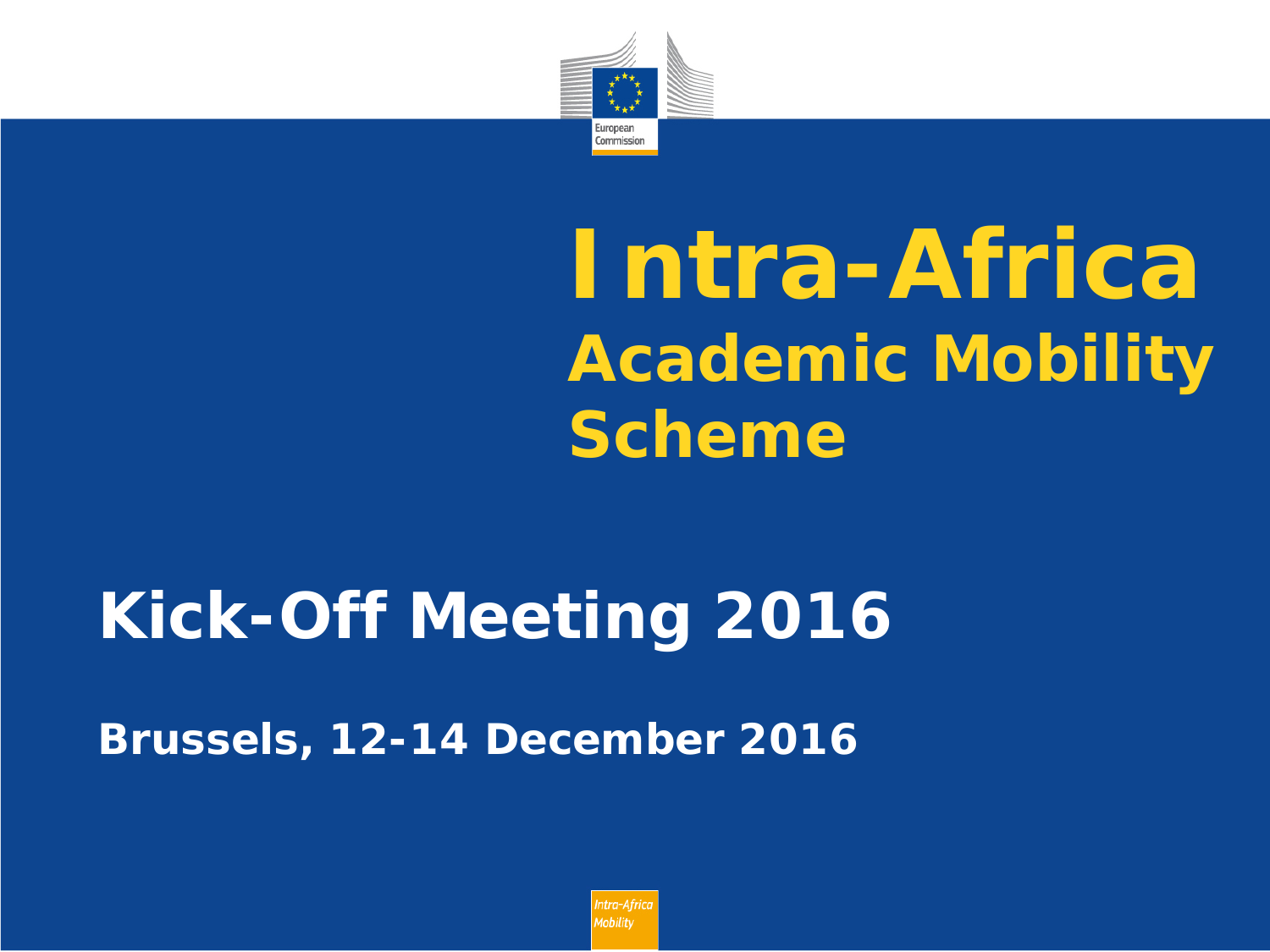

## **Event's participants**

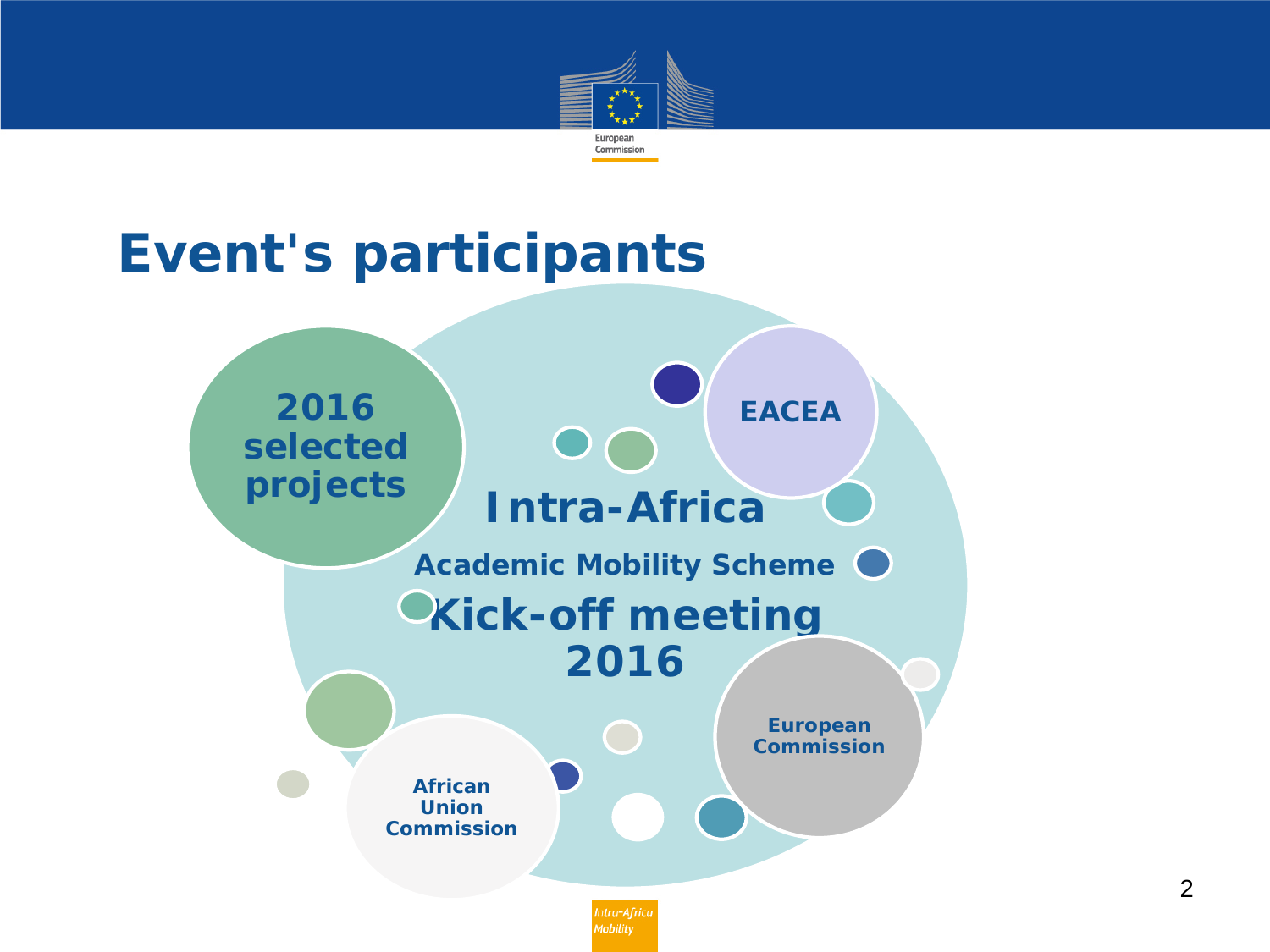

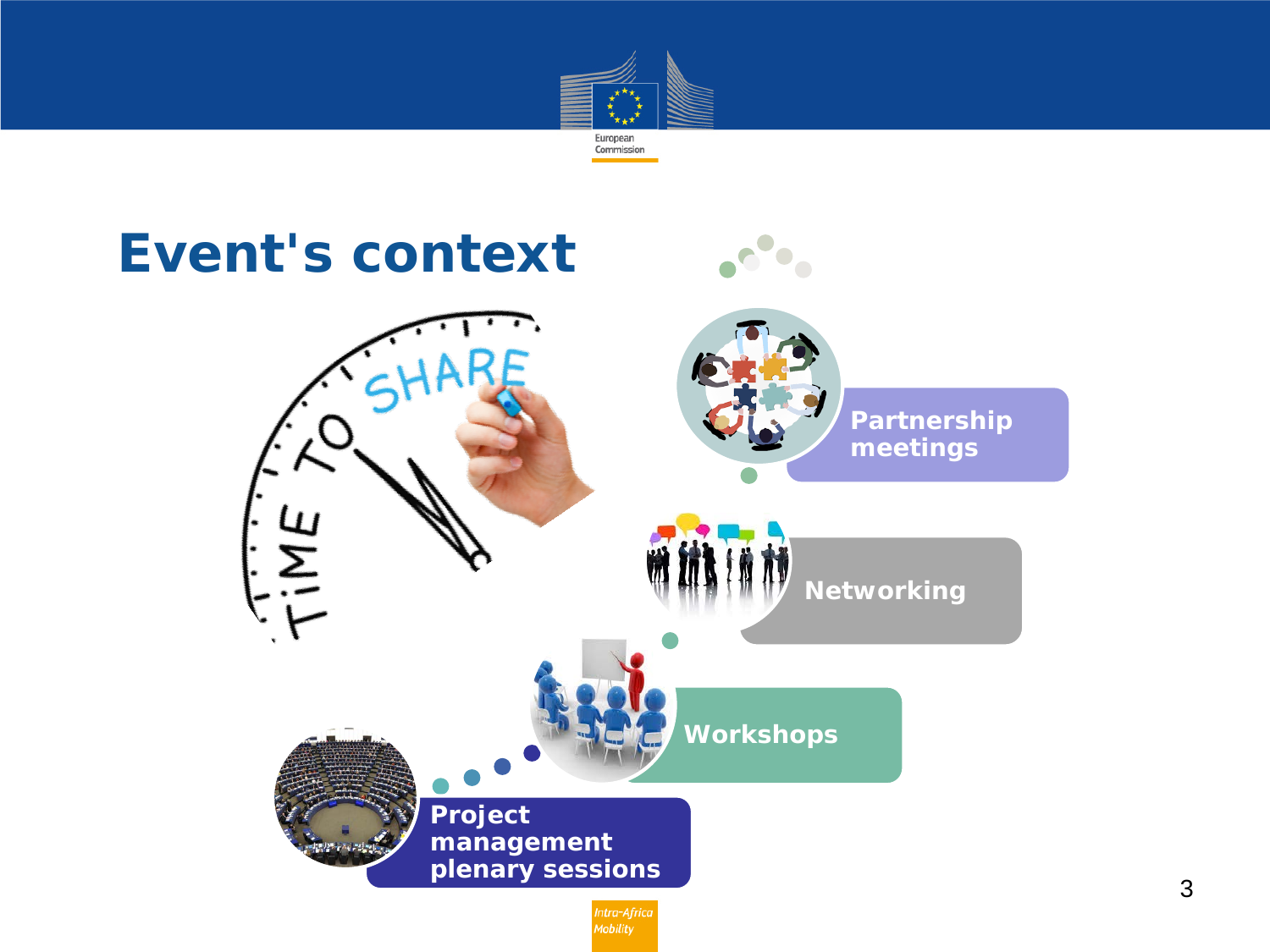

## **The Intra-Africa team at EACEA**



Klaus HAUPT Head of Unit



Philippe RUFFIO Head of Sector



Chiara TIBERI



Elena PALAVROVA

> Intra-Africa Mobility



Elif MEMIS MARSMAN



Gerard BROS PEREZ

4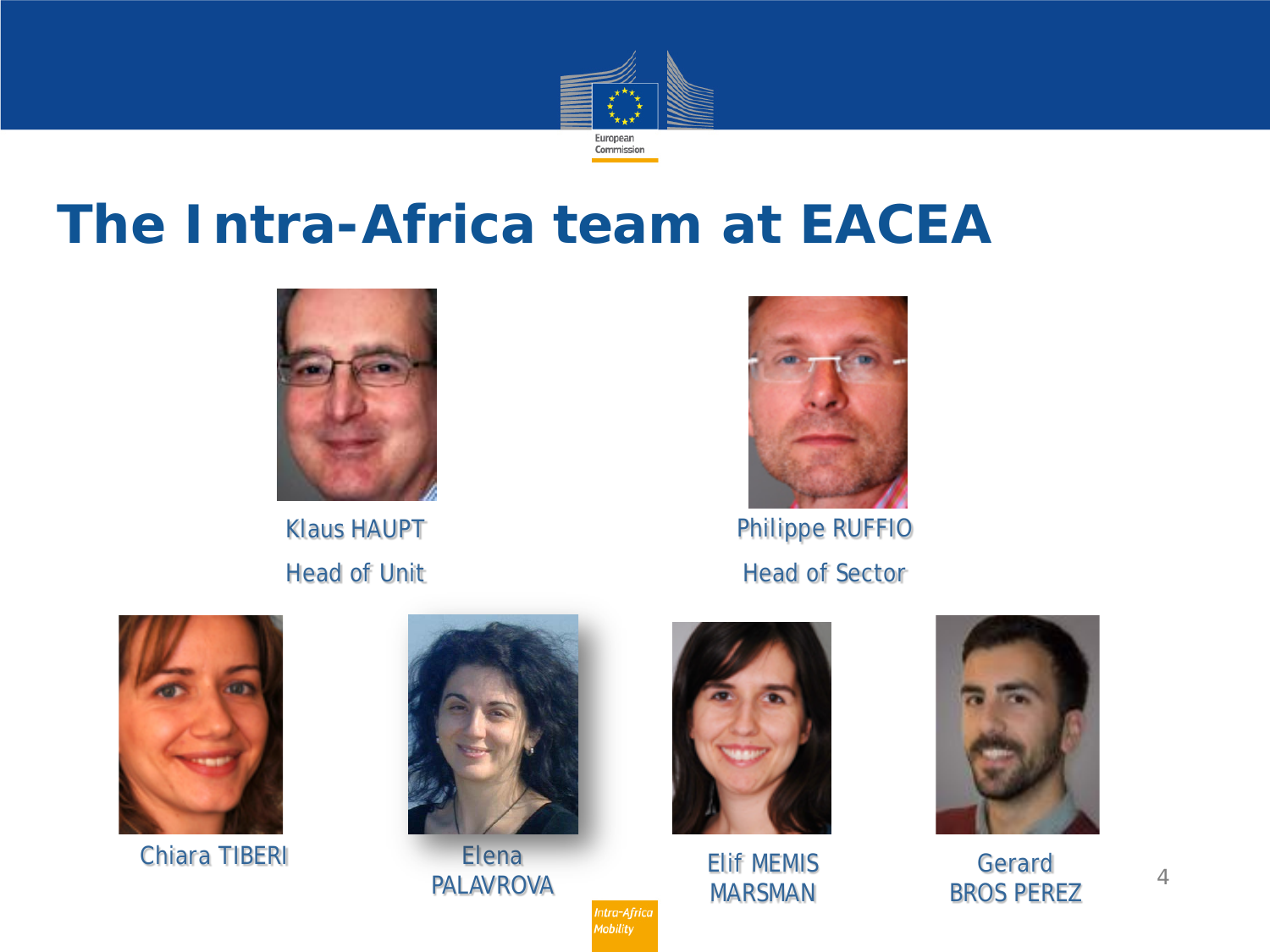

# **The Intra-Africa Academic Mobility Scheme**

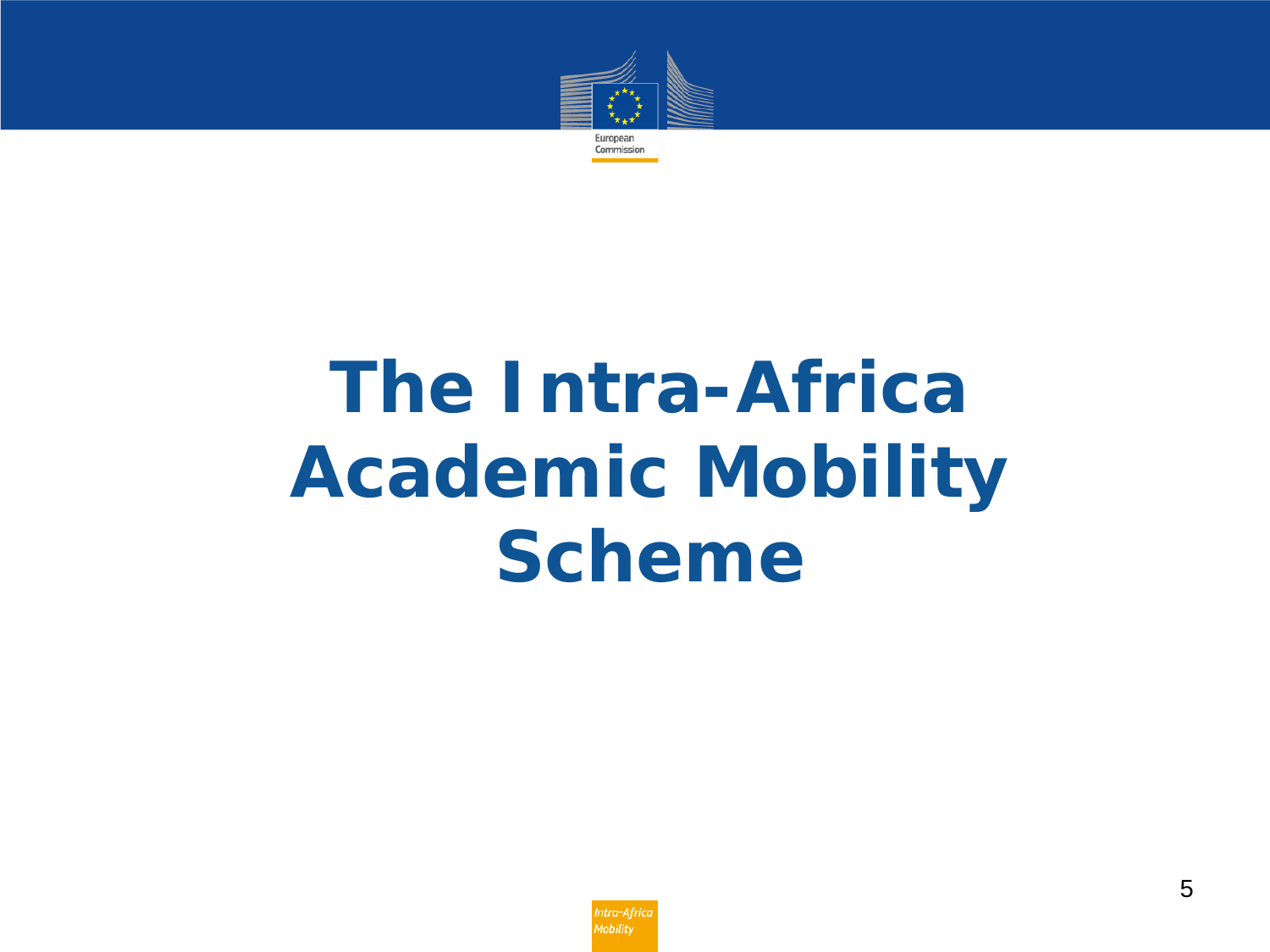

#### **Intra-Africa Academic Mobility Scheme – a new programme built on past experience**

Intra-ACP academic mobility scheme



**Intra-Africa academic mobility scheme**

**3 selection rounds (2011, 2012, 2013) 15 Partnerships selected in Africa**

**3 selection rounds expected (2016 – 2020)**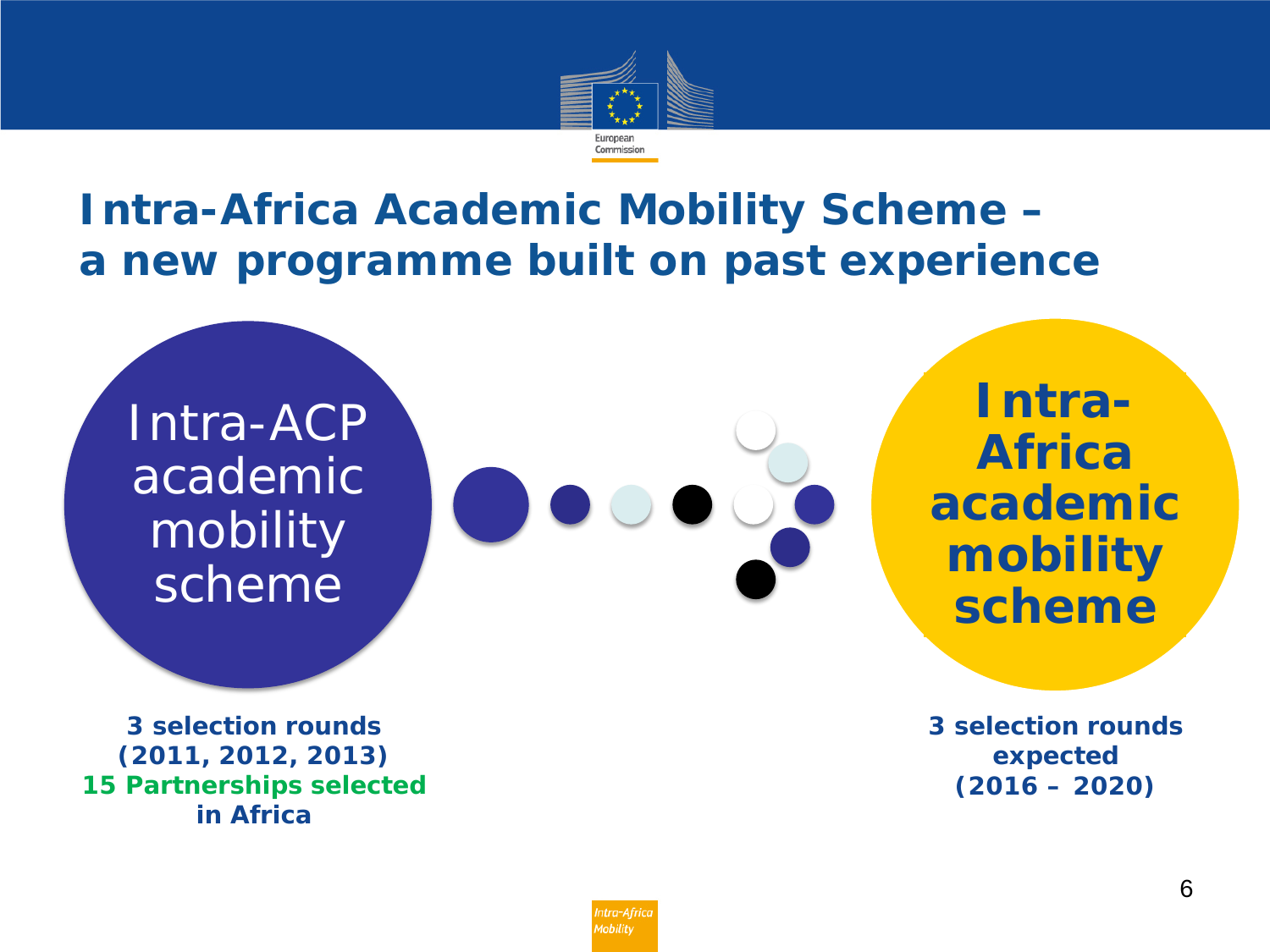

## **How is the scheme managed?**



EUROPEAN COMMISSION Directorate-General for International Cooperation and Development

• *Setting of piorities and funding*



 *throughout the process*

• *Close cooperation* 



Education, Audiovisual and Culture Executive Agency

• *Programme cycle management:* 

*From Calls for proposals to selection of projects, contracting, monitoring, Payments, final evaluation*



EU Delegations

• *Local promotion and support to beneficiaries in Africa*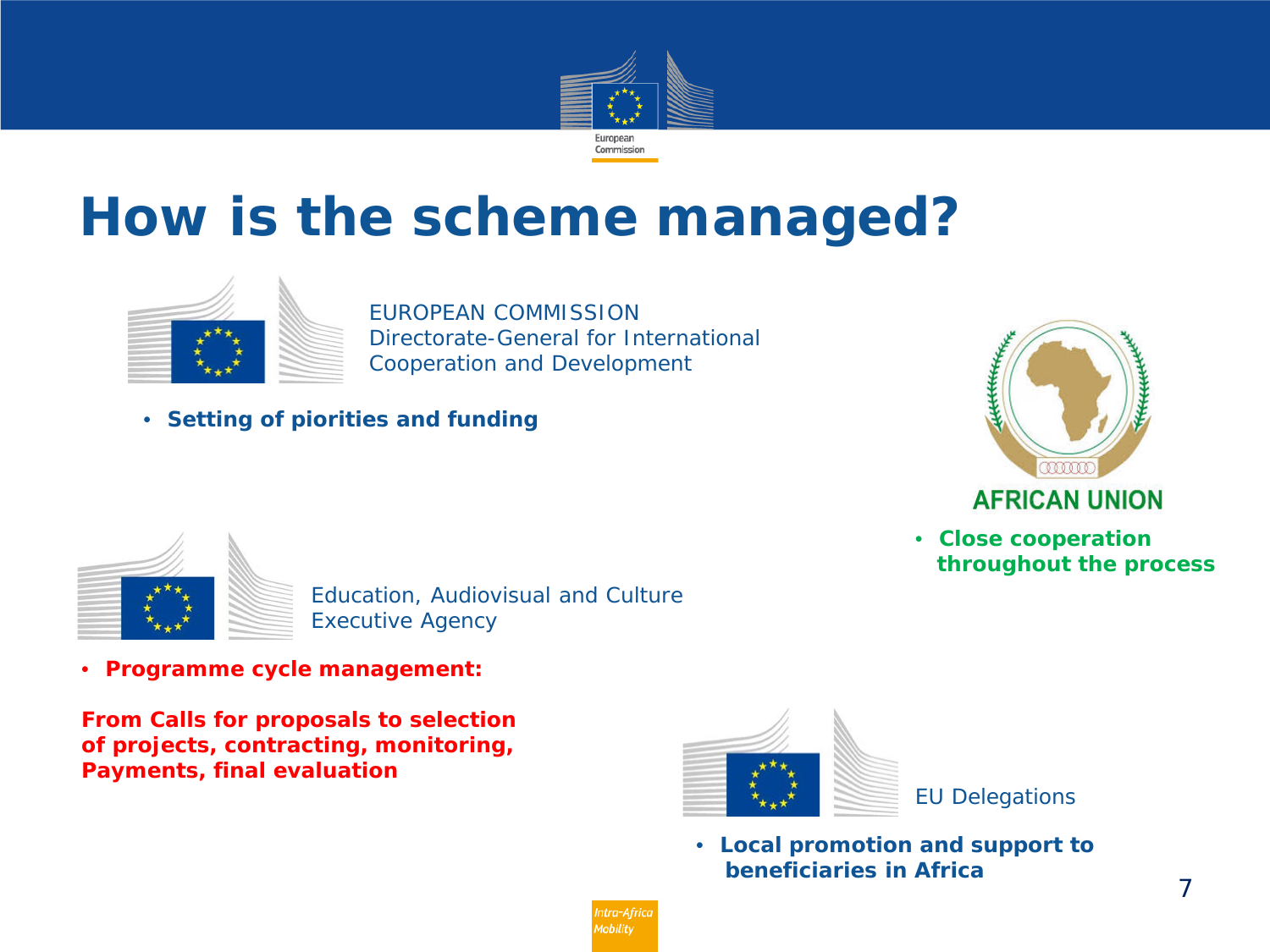

## **Which are the objectives of the scheme?**

- To promote **internationalisation** and contribute to **harmonisation** of Higher Education systems through enhanced **cooperation** among African Higher Education Institutions
- To **improve skills and competencies** through enhanced mobility of students and staff within the African continent

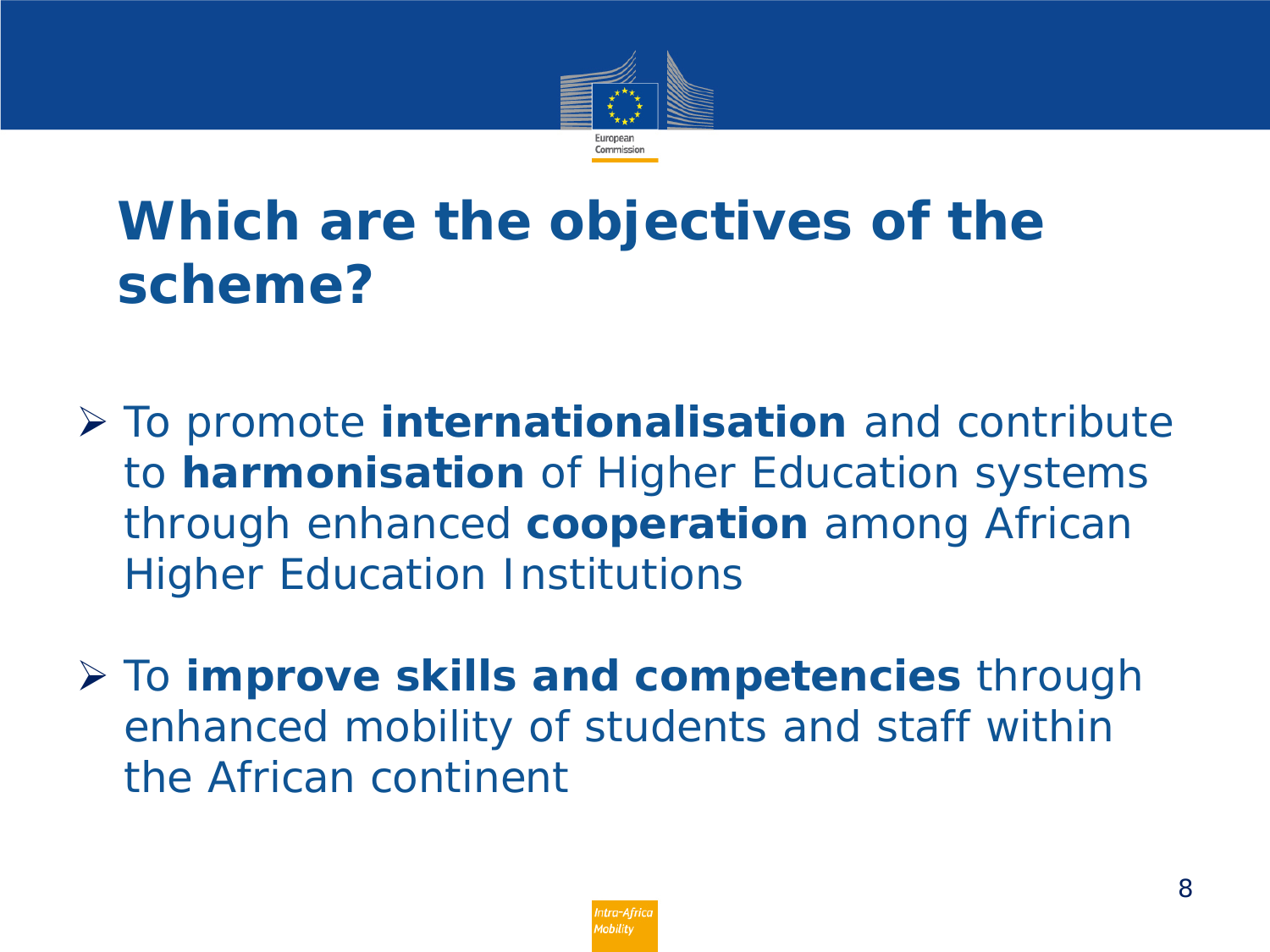

## **What does the scheme fund?**

- Partnerships of African Higher Education Institutions (HEIs) for the **organisation and implementation of student and staff mobility** across the continent.
- **Scholarships** to students and staff to carry out studies, research, teaching and training assignments in another African country.

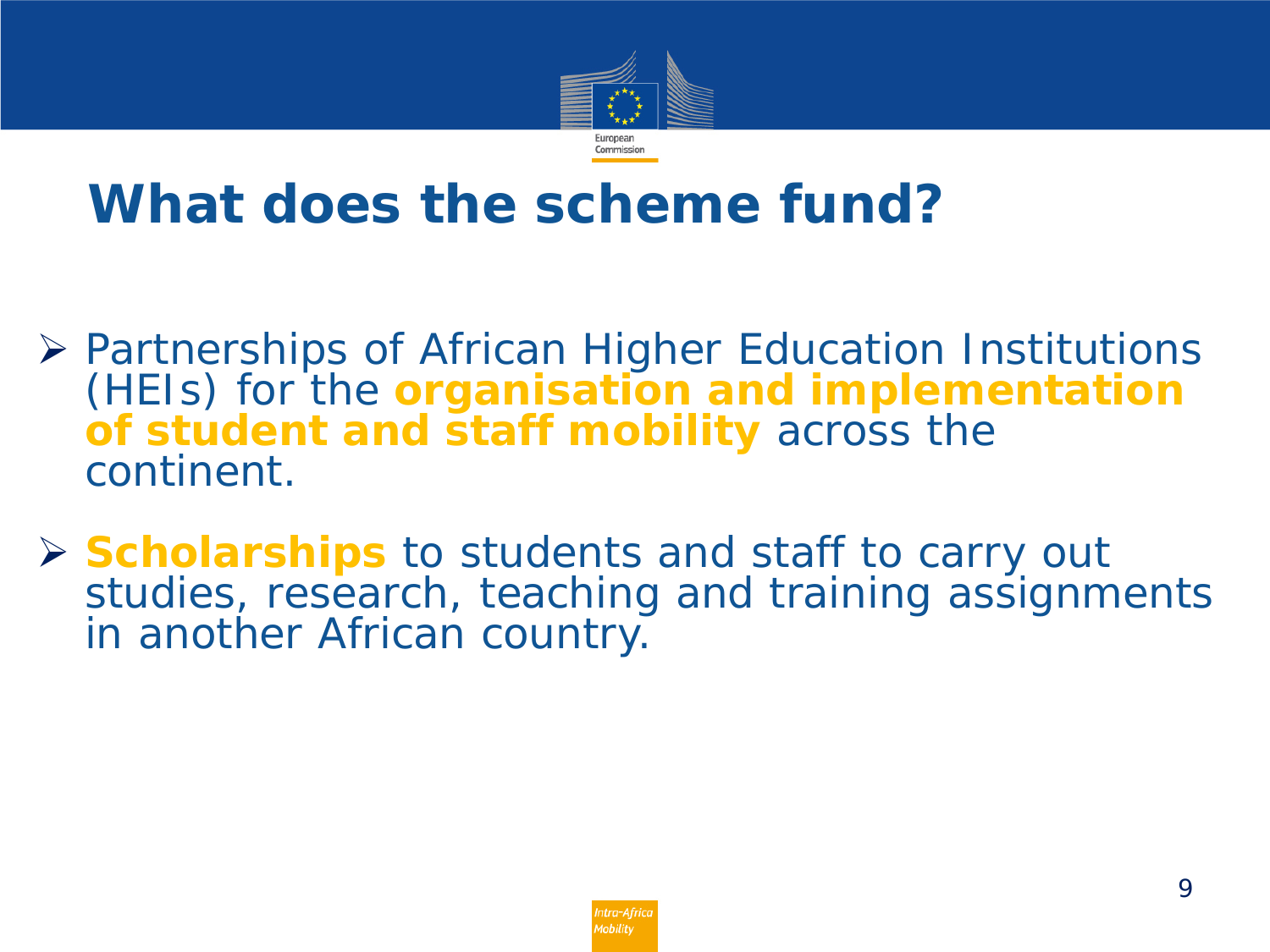

# **1st Call for proposals (EACEA/07/2016)**

*RESULTS*

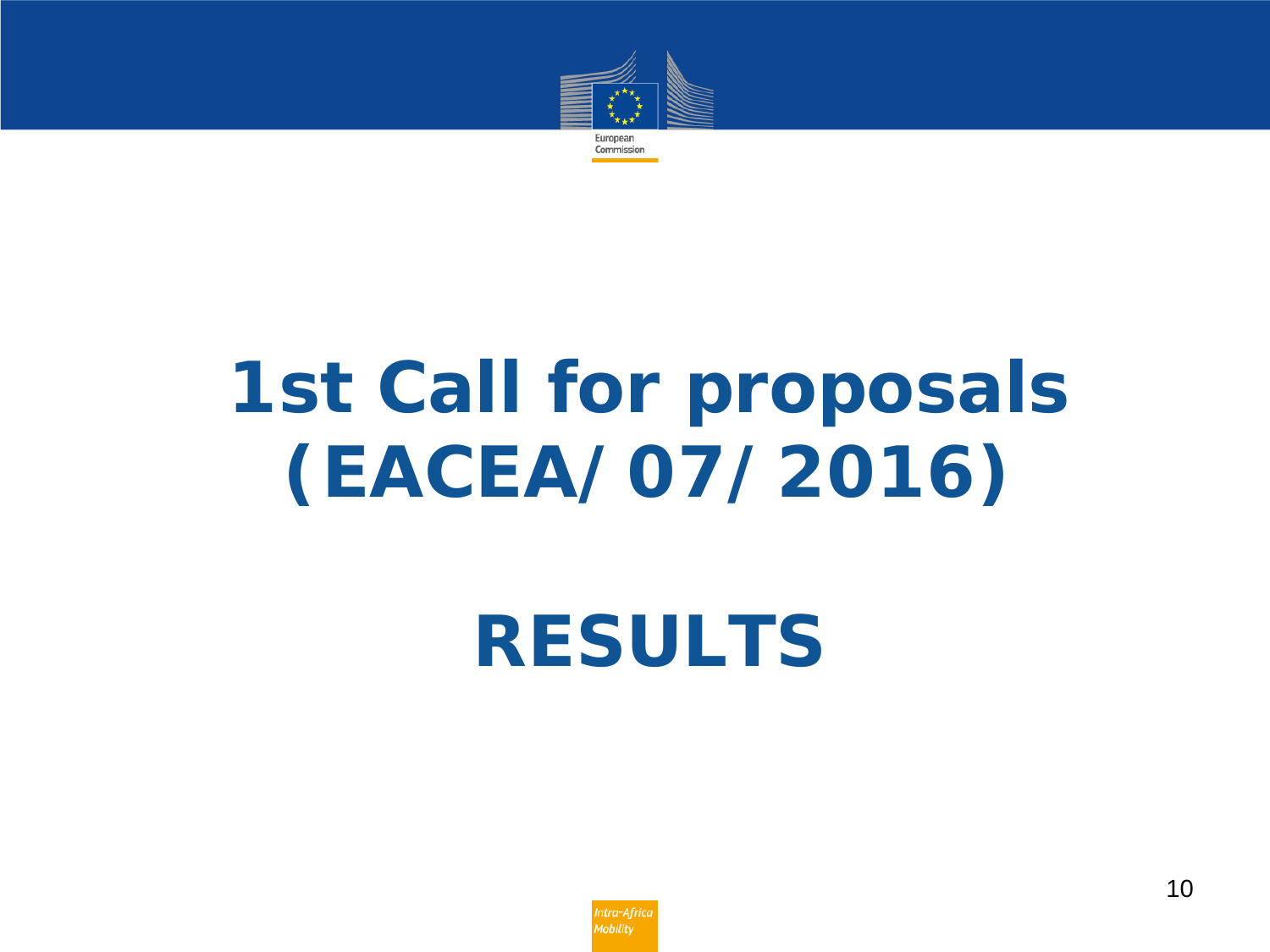

#### **1st Call Selection Roadmap**

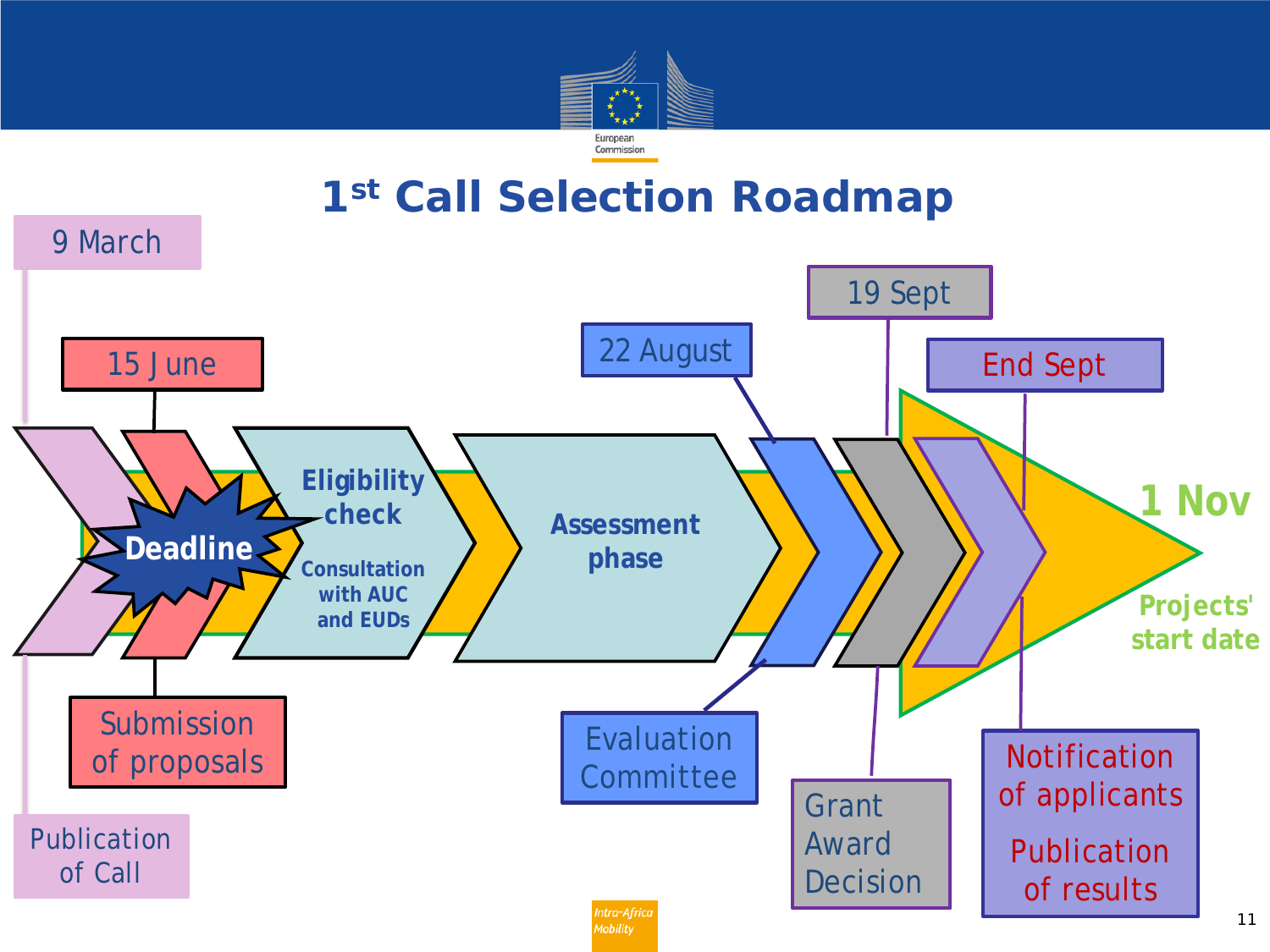

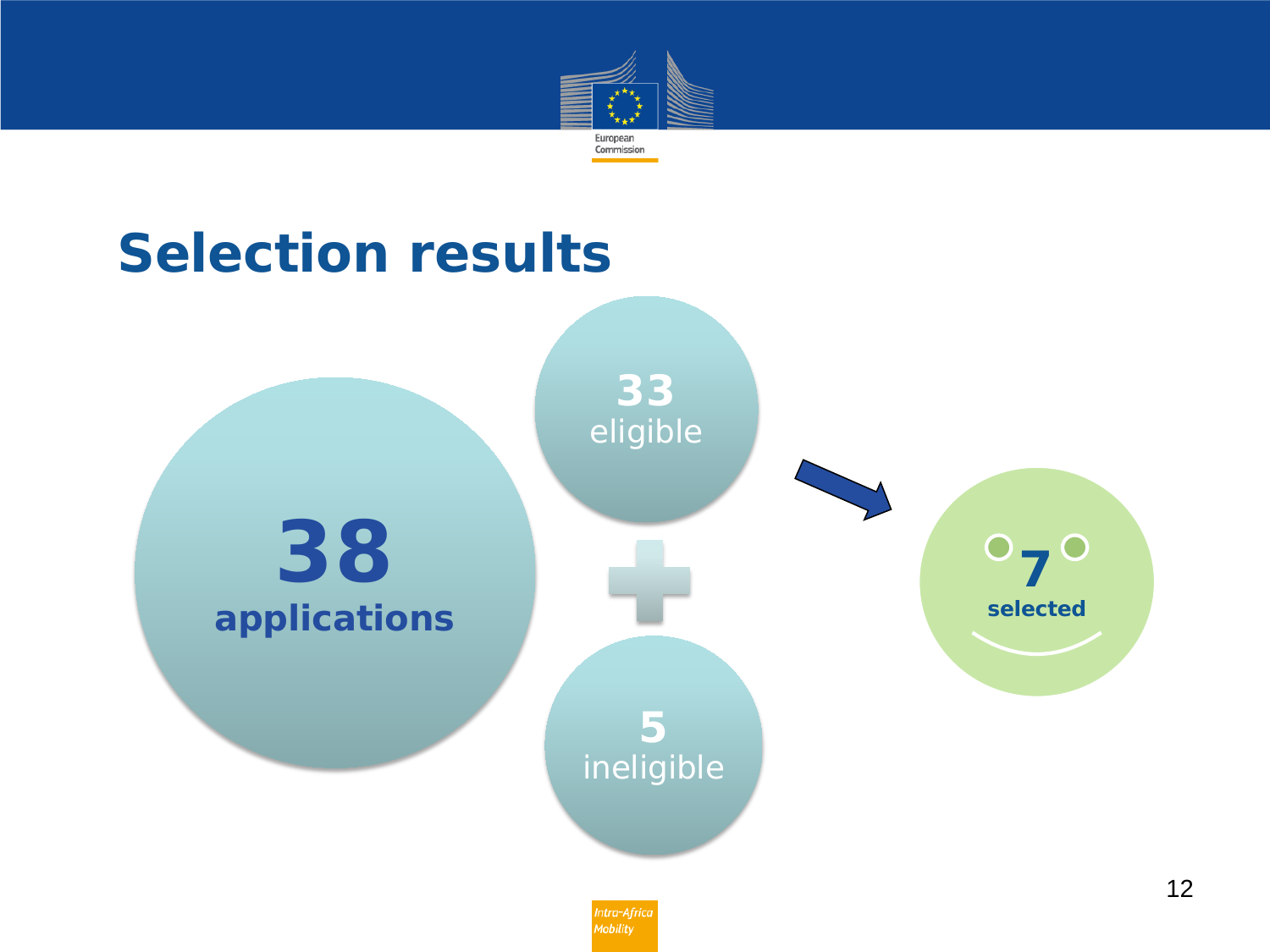

## **Received applications**

 **212 instances** of participation of **African HEIs**  as applicant, partner or associated partner

 **36 instances** of participation of **EU HEIs** as EU Technical partner

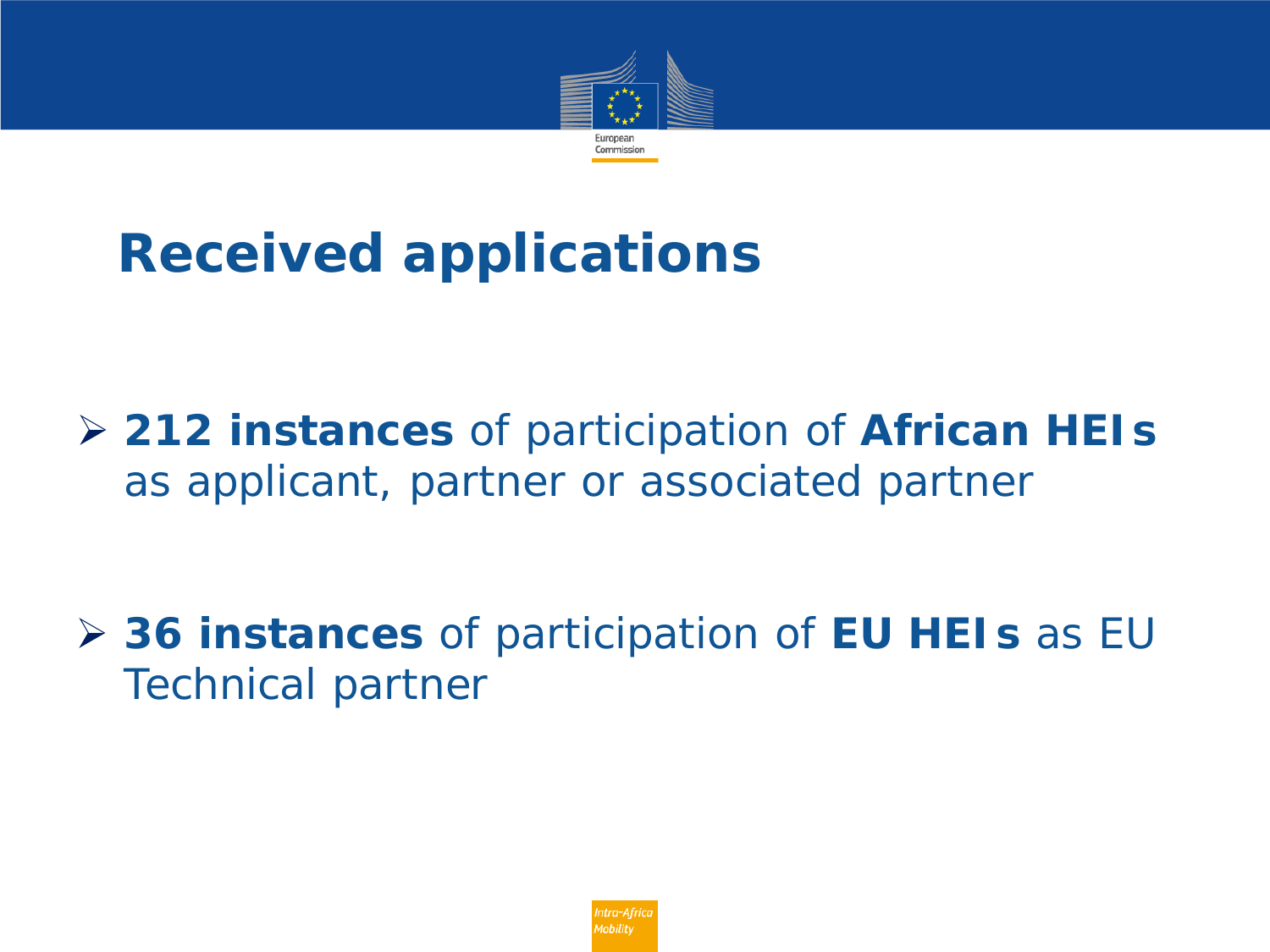

## **Received applications**

#### $\triangleright$  Overall good quality of applications;

| <b>Groups</b> | <b>Groups description</b>                                                     | Number %               |
|---------------|-------------------------------------------------------------------------------|------------------------|
|               | Applications of very good quality<br>(score higher than 75 points out of 100) | 4 applications (12 %)  |
| T             | Applications of good quality<br>(score between 50 and 75 points out of 100)   | 20 applications (61 %) |
| ш             | Applications of weak quality<br>(score less than 50 points out of 100)        | 9 applications (27 %)  |

**≻ Higher quality of proposals coming from** partnerships which gained already experience through the Intra-ACP Academic Mobility Scheme;

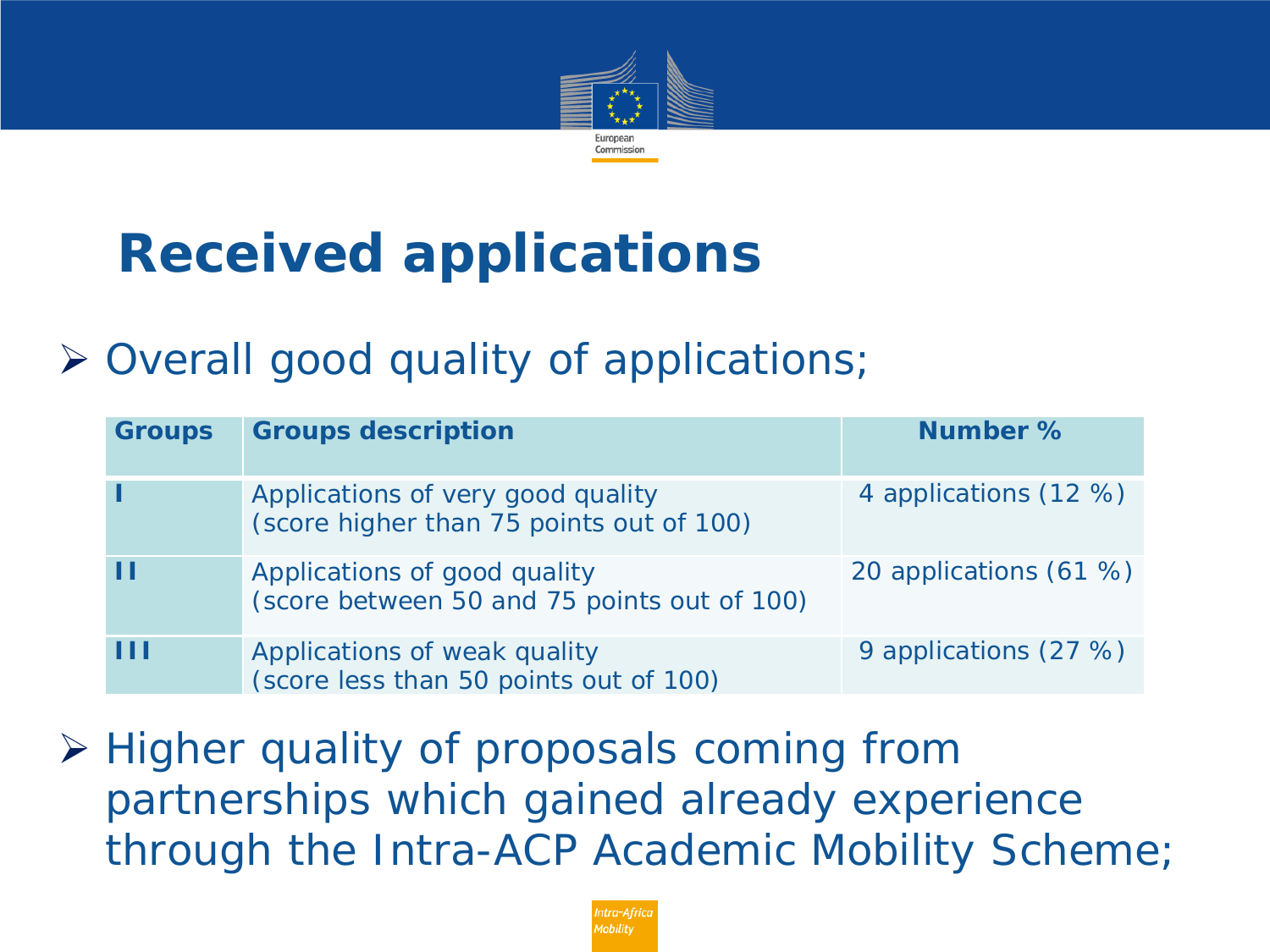

## **List of selected projects**

| <b>Project</b><br><b>Acronym</b> | <b>Project title</b>                                                                                                                          | <b>Applicant's</b><br><b>Country</b> | <b>Applicant organisation</b>          |
|----------------------------------|-----------------------------------------------------------------------------------------------------------------------------------------------|--------------------------------------|----------------------------------------|
| <b>ABEM</b>                      | African Biomedical Engineering Mobility: Building needs-<br>based healthcare technology competencies                                          | Kenya                                | <b>Kenyatta University</b>             |
| <b>AFRICOM</b>                   | Coherence Relevance and Partnership<br><b>Reinforcing</b><br>in.<br><b>Computer Engineering Education in Africa</b>                           | Cameroon                             | University of Yaounde 1                |
| <b>AMAS</b>                      | <b>Academic Mobility for African Sustainable Development</b>                                                                                  | Kenya                                | <b>Moi University</b>                  |
| <b>ARISEII</b>                   | Africa Regional International Staff/Student Exchange: Food<br>Security and Sustainable Human Wellbeing II                                     | <b>South Africa</b>                  | <b>University of Cape Town</b>         |
| <b>CAPITUM</b>                   | Coopération Africaine des Programmes Internationaux pour la<br><b>Mobilité</b>                                                                | <b>Morocco</b>                       | Université Hassan 1er<br><b>Settat</b> |
| <b>MoBreed</b>                   | Enhancing training and research mobility for novel crops<br>breeding in Africa                                                                | <b>Benin</b>                         | <b>University of Abomey-</b><br>Calavi |
| <b>MOUNAF</b>                    | Internationalization of evaluation systems, master programs<br>and doctoral research within African universities through<br>academic mobility | <b>Morocco</b>                       | Université Moulay Ismail               |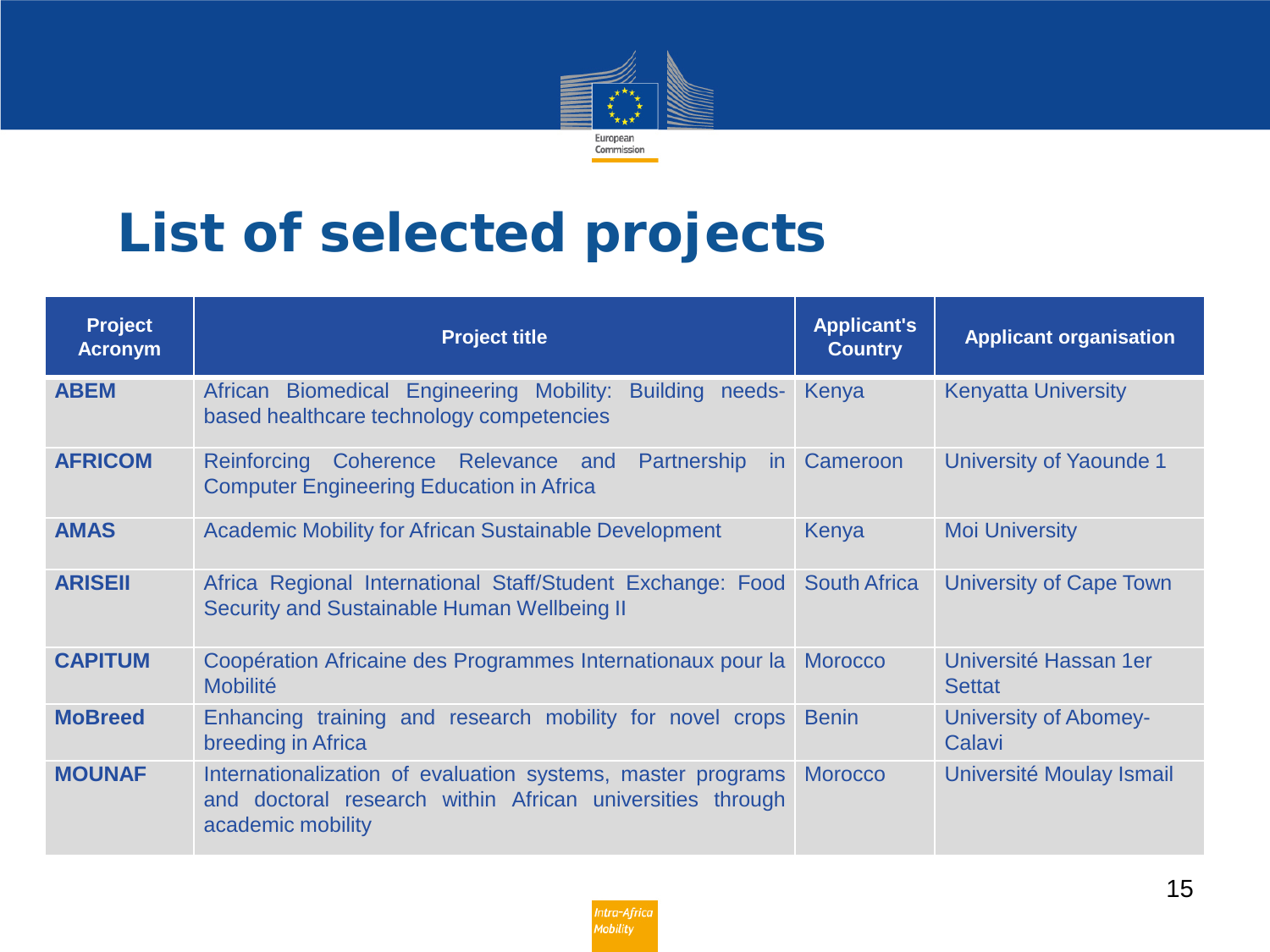

## **Selection results**

- $\triangleright$  All African regions represented
	- predominance of East Africa;
	- $\checkmark$  Central Africa not well represented
- 2 projects carrying on the experience of existing Intra-ACP projects
- **29 African HEIs involved** 
	- 14 newcomers compared to Intra-ACP Academic Mobility Scheme
- Ethiopia and South Africa most represented as partners
- $\triangleright$  Kenya and Morocco most represented as applicants (2) proposals each)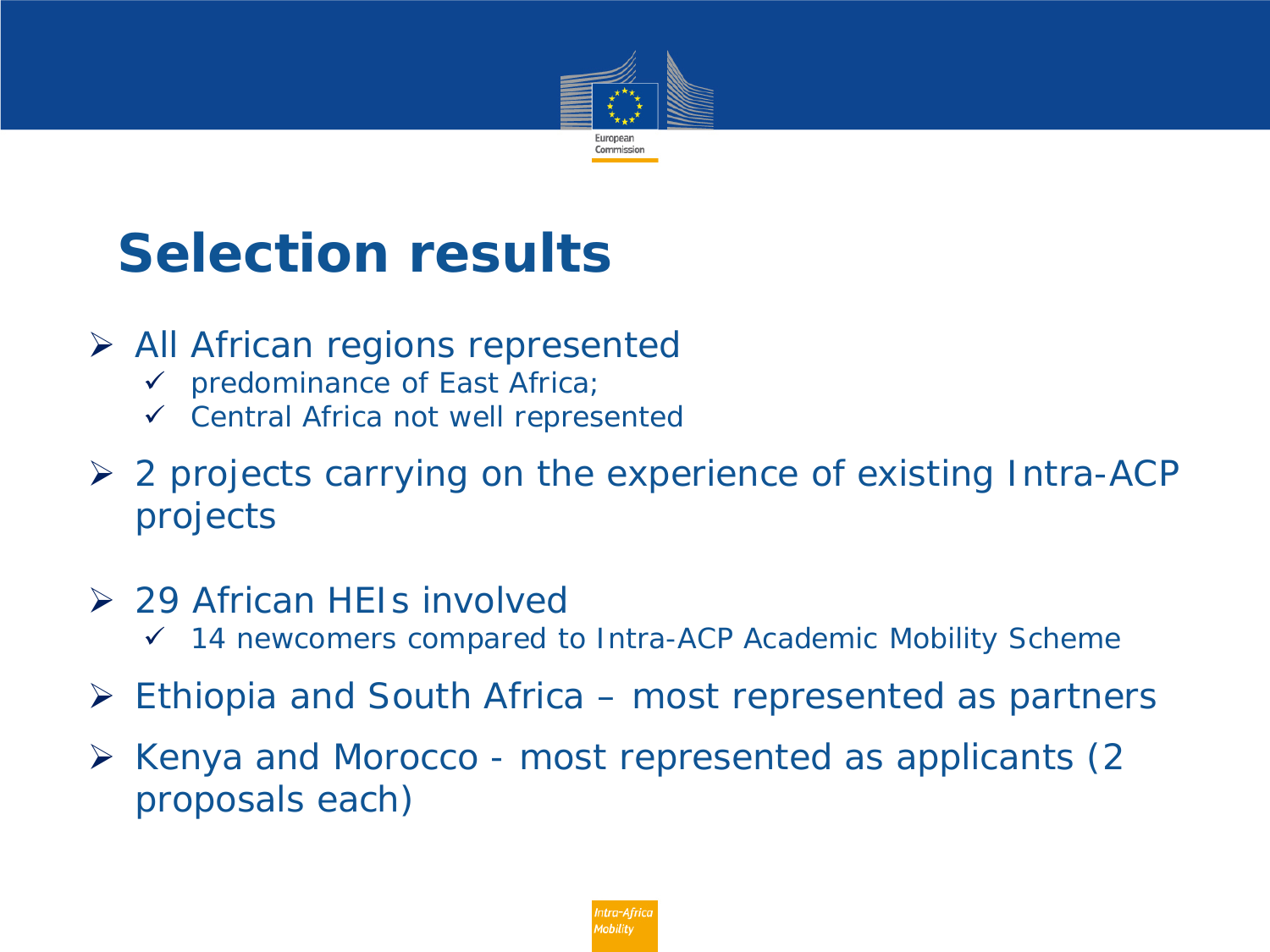

**Instances\* of participation of HEIs per African region**



*\* Total number of all single cases of involvement of HEIs in selected project (One HEI can take part in more than one project)*

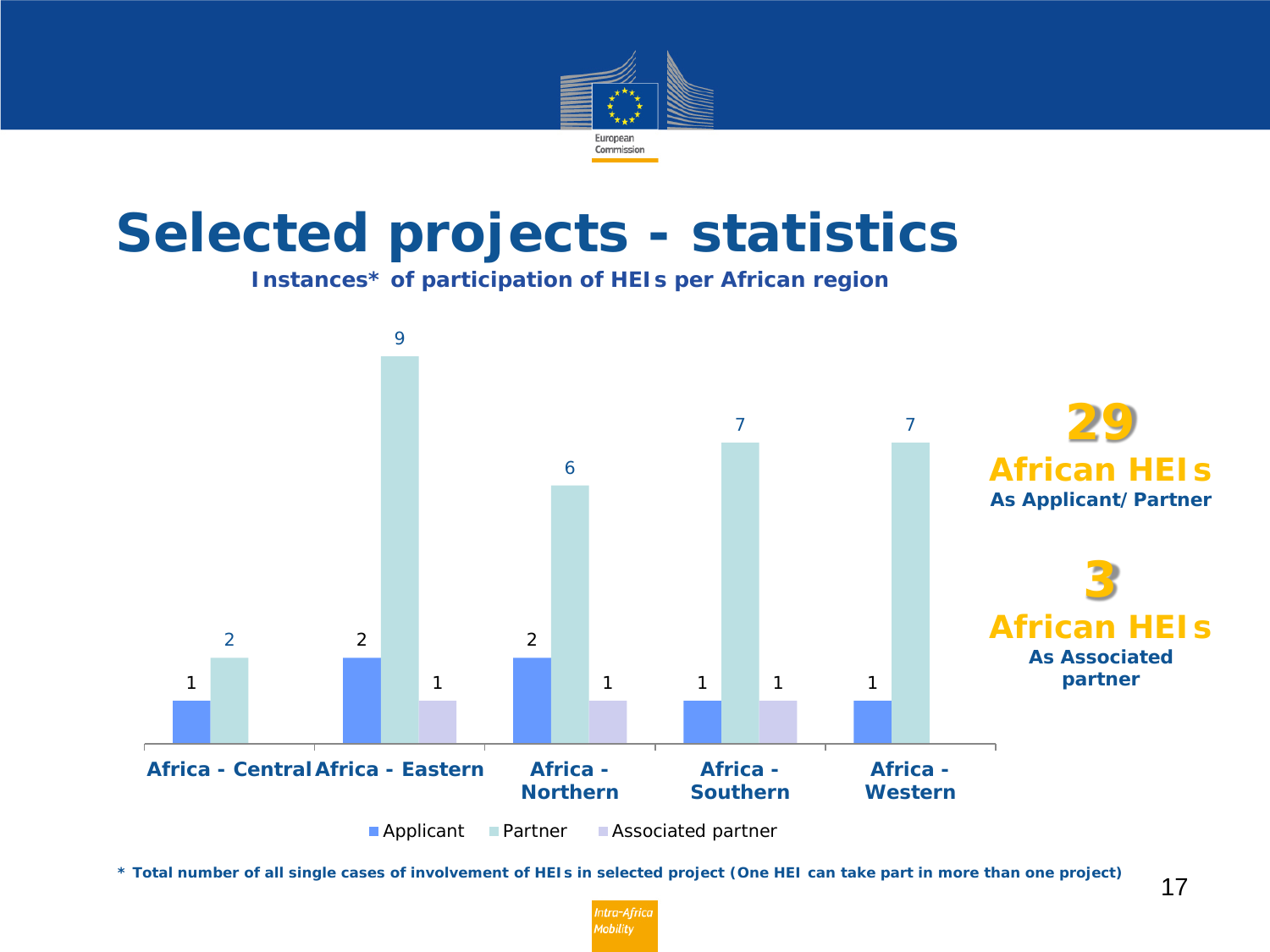

#### **Number of projects per African country (Applicant and Partners)**



Intra-Africo Mobility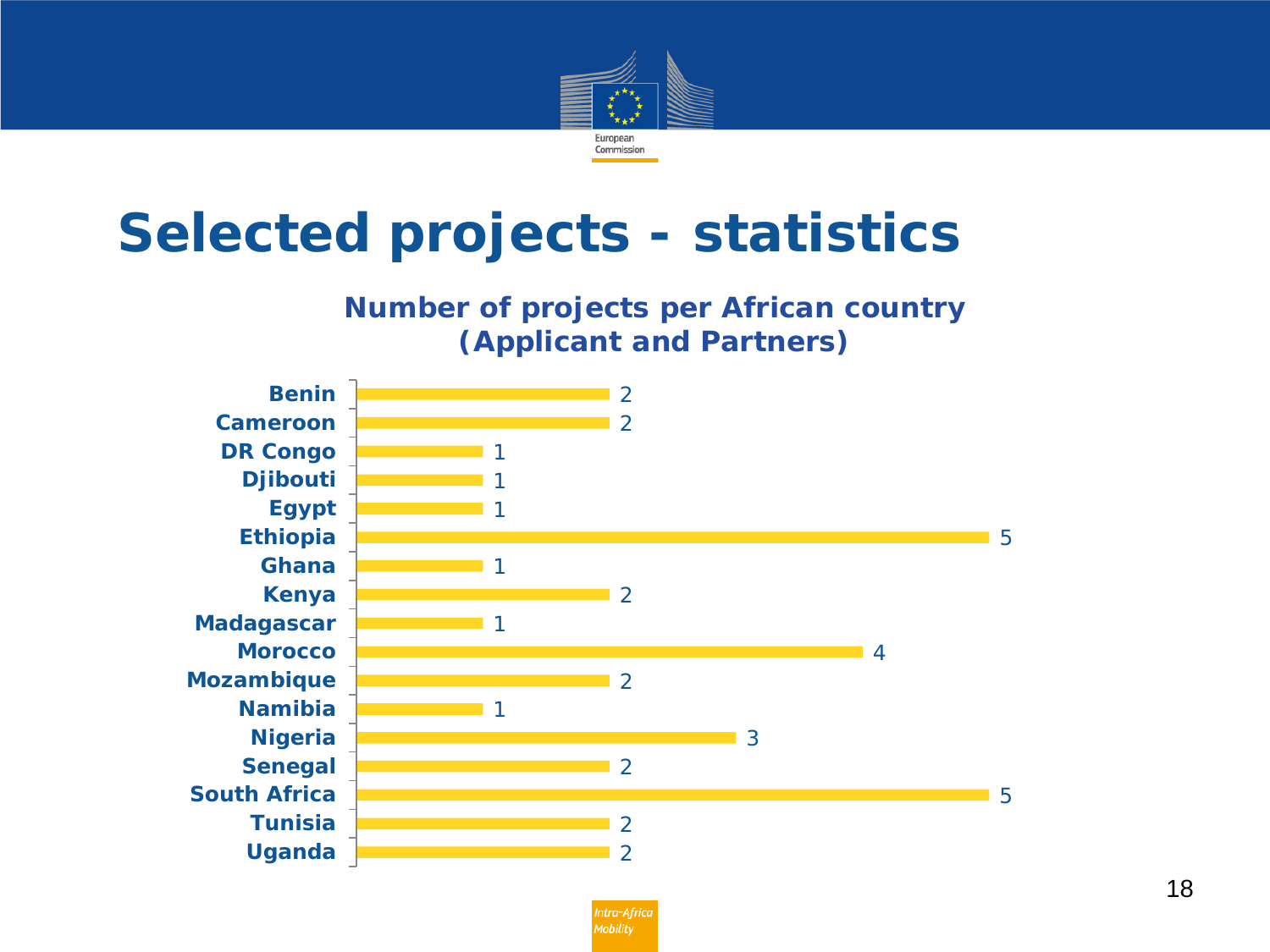

#### **Number of projects per EU country (EU Technical partner)**

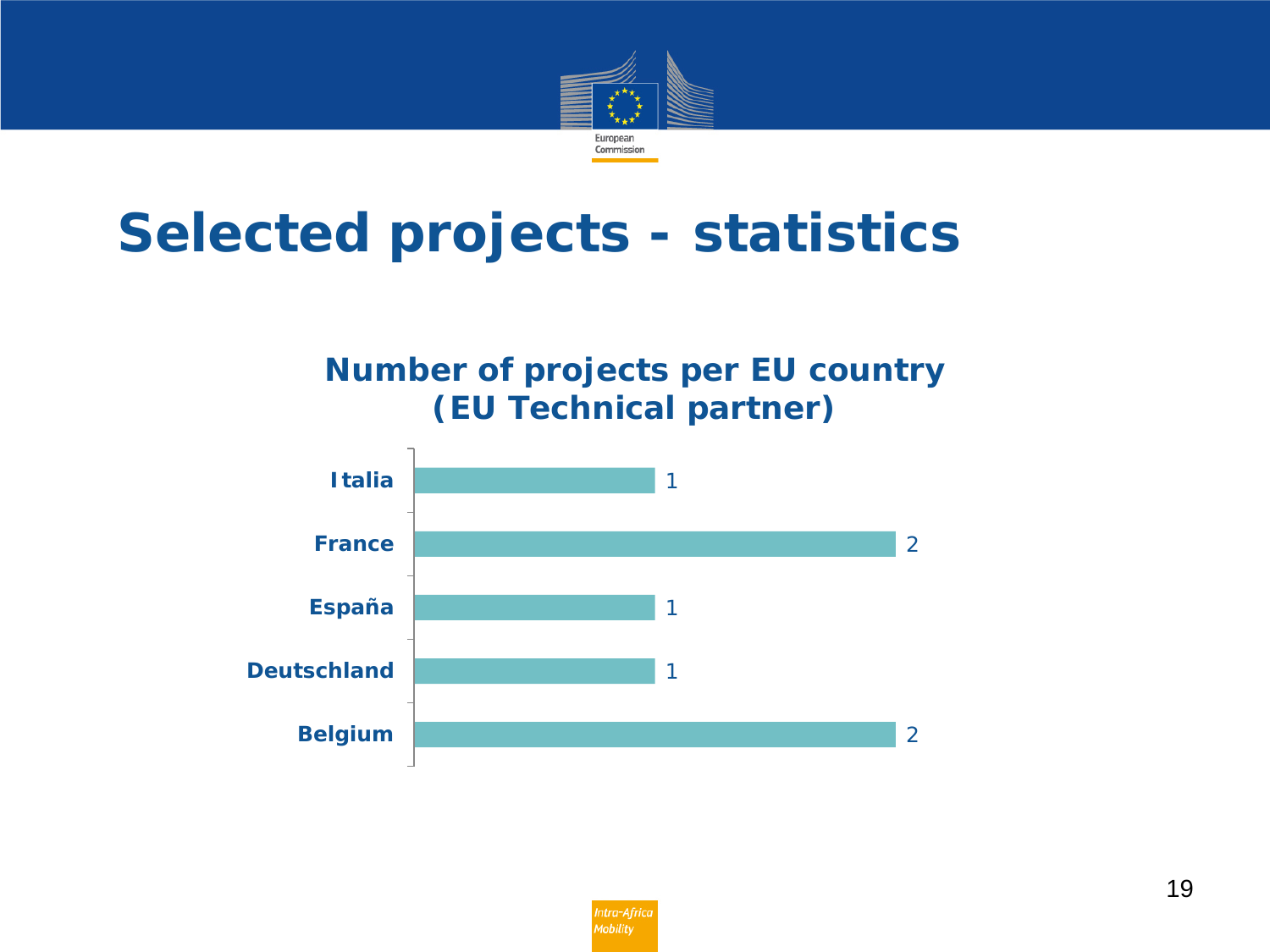



*\* Each project can select more than one thematic field*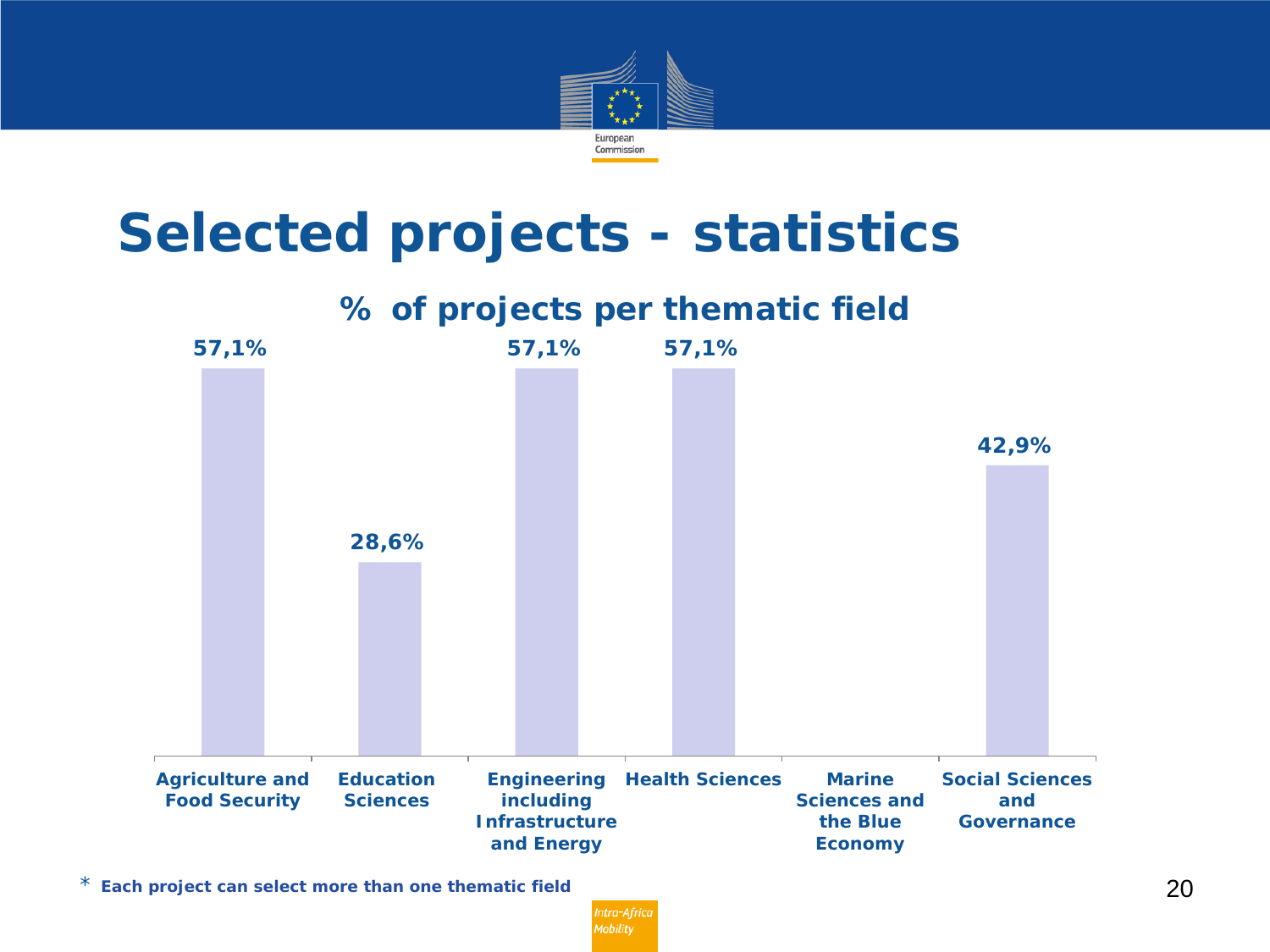